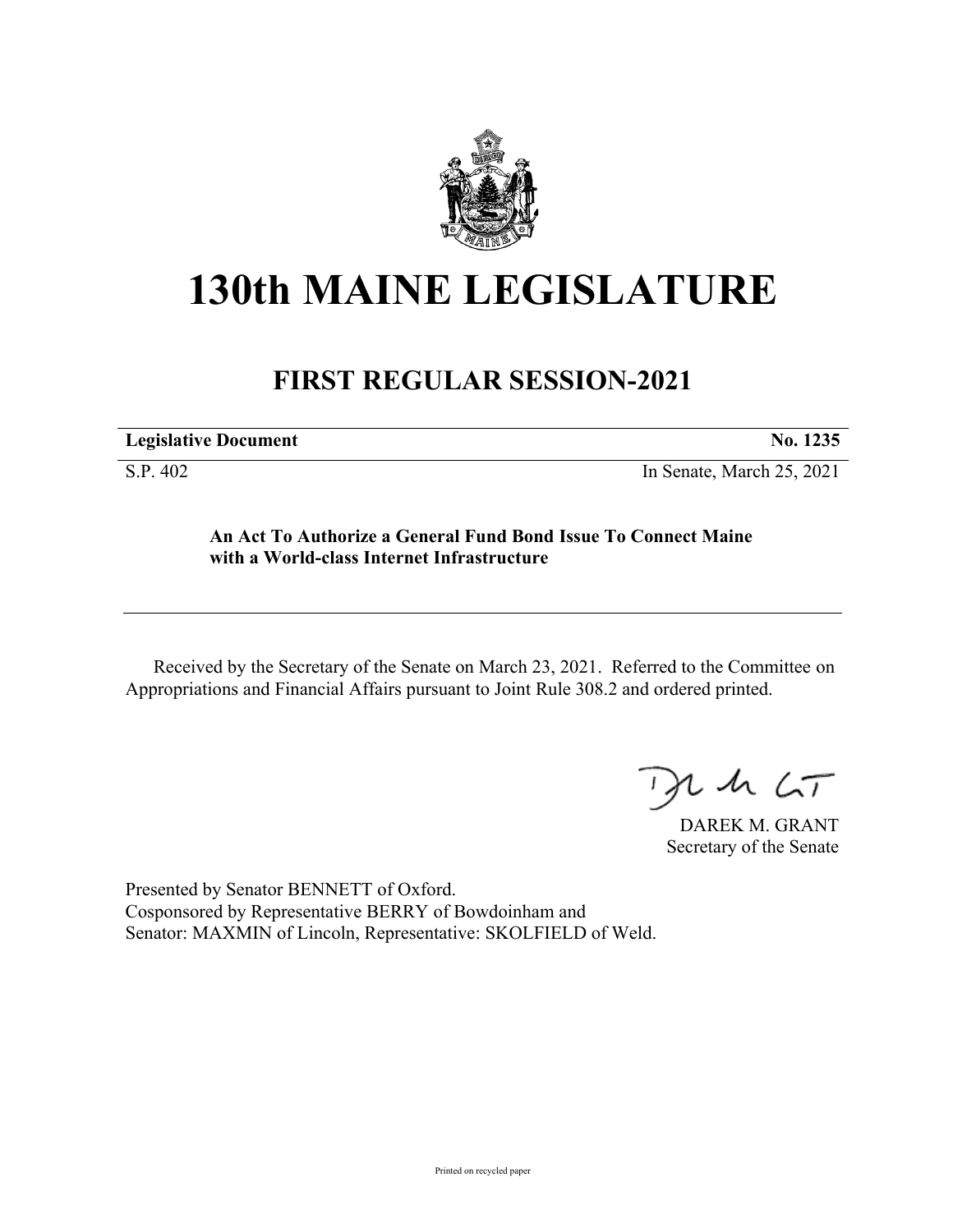**Preamble.** Two thirds of both Houses of the Legislature deeming it necessary in 2 accordance with the Constitution of Maine, Article IX, Section 14 to authorize the issuance 3 of bonds on behalf of the State of Maine to provide funds as described in this Act,

4 **Be it enacted by the People of the State of Maine as follows:**

5 **Sec. 1. Authorization of bonds.** The Treasurer of State is authorized, under the 6 direction of the Governor, to issue bonds in the name and on behalf of the State in an 7 amount not exceeding \$100,000,000 for the purposes described in section 5 of this Act. 8 The bonds are a pledge of the full faith and credit of the State. The bonds may not run for 9 a period longer than 10 years from the date of the original issue of the bonds.

10 **Sec. 2. Records of bonds issued; Treasurer of State.** The Treasurer of State 11 shall ensure that an account of each bond is kept showing the number of the bond, the name 12 of the successful bidder to whom sold, the amount received for the bond, the date of sale 13 and the date when payable.

14 **Sec. 3. Sale; how negotiated; proceeds appropriated.** The Treasurer of State 15 may negotiate the sale of the bonds by direction of the Governor, but no bond may be 16 loaned, pledged or hypothecated on behalf of the State. The proceeds of the sale of the 17 bonds, which must be held by the Treasurer of State and paid by the Treasurer of State 18 upon warrants drawn by the State Controller, are appropriated solely for the purposes set 19 forth in this Act. Any unencumbered balances remaining at the completion of the project 20 in this Act lapse to the Office of the Treasurer of State to be used for the retirement of 21 general obligation bonds.

22 **Sec. 4. Interest and debt retirement.** The Treasurer of State shall pay interest 23 due or accruing on any bonds issued under this Act and all sums coming due for payment 24 of bonds at maturity.

25 **Sec. 5. Disbursement of bond proceeds from General Fund bond issue.** The 26 proceeds of the sale of the bonds authorized under this Act must be expended as designated 27 in the following schedule under the direction and supervision of the agencies and entities 28 set forth in this section.

### 29 **CONNECTMAINE AUTHORITY**

30 Provides funding for grants and loans to provide a world-class affordable high-speed 31 Internet infrastructure to reach 98% of homes and businesses in the State within 5 years, 32 to leverage federal, private and other funding. Grant and loan funding must target high-33 quality infrastructure in order to get the best return on investment over the next 20 34 years. The infrastructure must be affordable, reliable, secure, fast and enduring. It 35 must provide symmetrical-speed broadband expandable to gigabit speeds. Bond-36 funded backbone and middle-mile infrastructure must provide open-access 37 infrastructure that allows for competition between service providers and choice for 38 consumers and must provide for neutral networks prohibiting the blocking of websites 39 and charging extra for not slowing down content. Bond-funded last-mile infrastructure 40 may be open access at the discretion of the applicant.

41 Total \$100,000,000 Total \$100,000,000 Total \$100,000,000 Total \$100,000,000 Total \$100,000,000 Total \$100,000,000 Total \$100,000,000 Total \$100,000,000 Total \$100,000,000 Total \$100,000,000 Total \$100,000,000 Total \$100